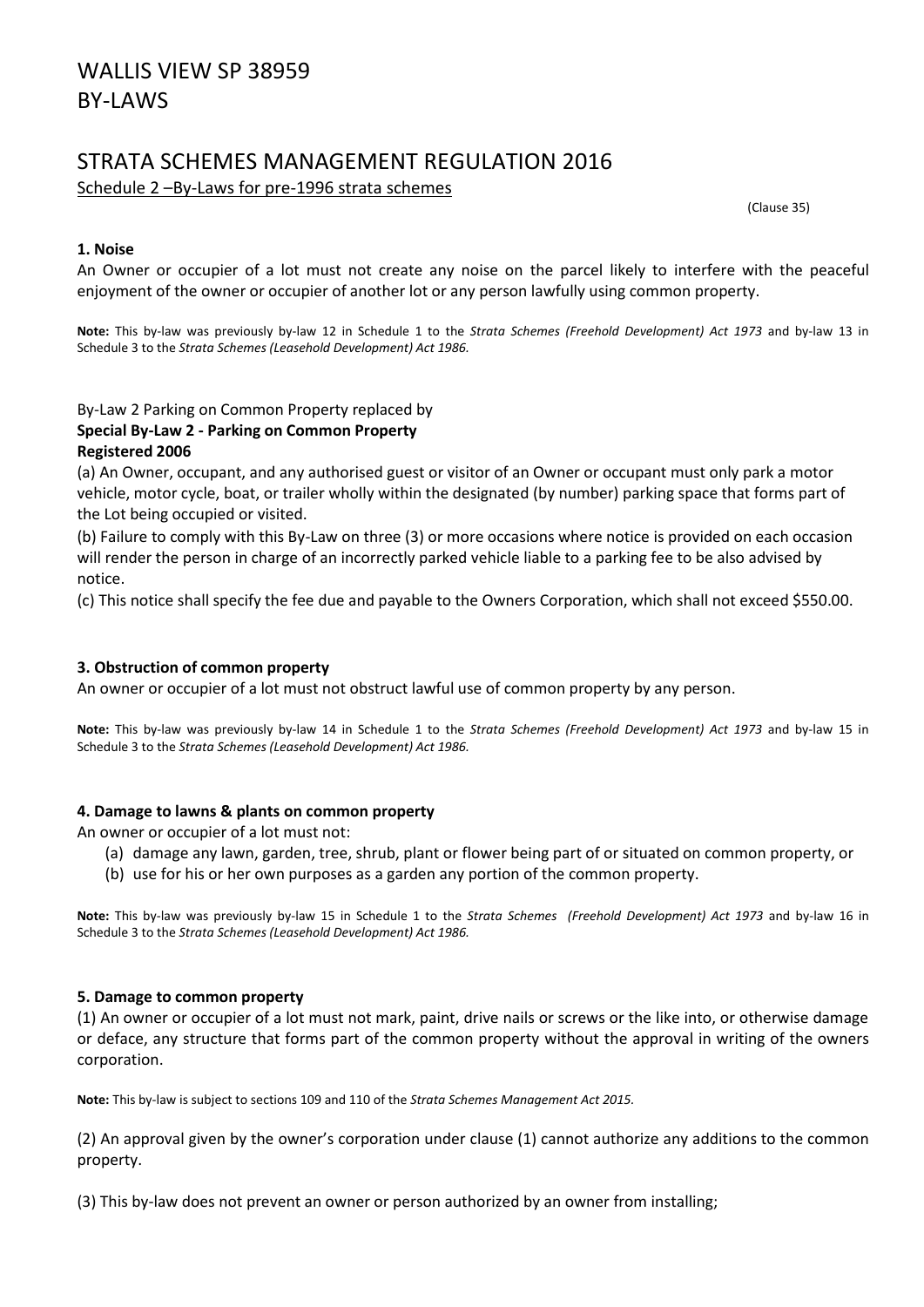- (a) any locking or other safety device for protection of the owner's lot against intruders, or
- (b) any screen or other device to prevent entry of animals or insects on the lot, or
- (c) any structure or device to prevent harm to children.

(4) Any such locking or safety device, screen, other device or structure must be installed in a competent and proper manner and must have an appearance, after it has been installed, in keeping with the appearance of the rest of the building.

(5) Despite section 106 of the *Strata Schemes Management Act 2015*, the owner of a lot must maintain and keep in a state of good and serviceable repair any installation or structure referred to in clause (3) that forms part of the common property and that services the lot.

**Note:** This by-law was previously by-law 16 in Schedule 1 to the *Strata Schemes (Freehold Development) Act 1973* and by-law 17 in Schedule 3 to the *Strata Schemes(Leasehold Development) Act 1986.*

#### **6. Behaviour of owners and occupiers**

An owner or occupier of a lot when on common property must be adequately clothed and must not use language or behave in a manner likely to cause offence or embarrassment to the owner or occupier of another lot or to any person lawfully using common property.

**Note:** This by-law was previously by-law 17 in Schedule 1 to the *Strata Schemes (Freehold Development) Act 1973* and by-law 18 in Schedule 3 to the *Strata Schemes (Leasehold Development) Act 1986.*

#### **7. Children playing on common property in building**

An owner or occupier of a lot must not permit any child of whom the owner or occupier has control to play on common property within the building or, unless accompanied by an adult exercising effective control, to be or to remain on common property comprising a laundry, car parking area or other area of possible danger or hazard to children.

**Note:** This by-law was previously by-law 18 in Schedule 1 to the *Strata Schemes (Freehold Development) Act 1973* and by-law 19 in Schedule 3 to the *Strata Schemes (Leasehold Development) Act 1986.*

#### **8. Behaviour of invitees**

An owner or occupier of a lot must take all reasonable steps to ensure that invitees of the owner or occupier do not behave in a manner likely to interfere with the peaceful enjoyment of the owner or occupier of another lot or any person lawfully using common property.

**Note:** This by-law was previously by-law 19 in Schedule 1 to the *Strata Schemes (Freehold Development) Act 1973* and by-law 20 in Schedule 3 to the *Strata Schemes (Leasehold Development) Act 1986.*

#### **9. Depositing rubbish and other material on common property**

An owner or occupier of a lot must not deposit or throw on the common property any rubbish, dirt, dust or other material likely to interfere with the peaceful enjoyment of the owner of occupier of another lot or of any persons lawfully using the common property.

**Note:** This by-law was previously by-law 20 in Schedule 1 to the *Strata Schemes (Freehold Development) Act 1973* and by-law 21 in Schedule 3 to the *Strata Schemes (Leasehold Development) Act 1986.*

#### **10. Drying of laundry items**

An owner or occupier of a lot must not, except with the consent in writing of the owners corporation, hang any washing, towel, bedding, clothing or other article on any part of the parcel in such a way as to be visible from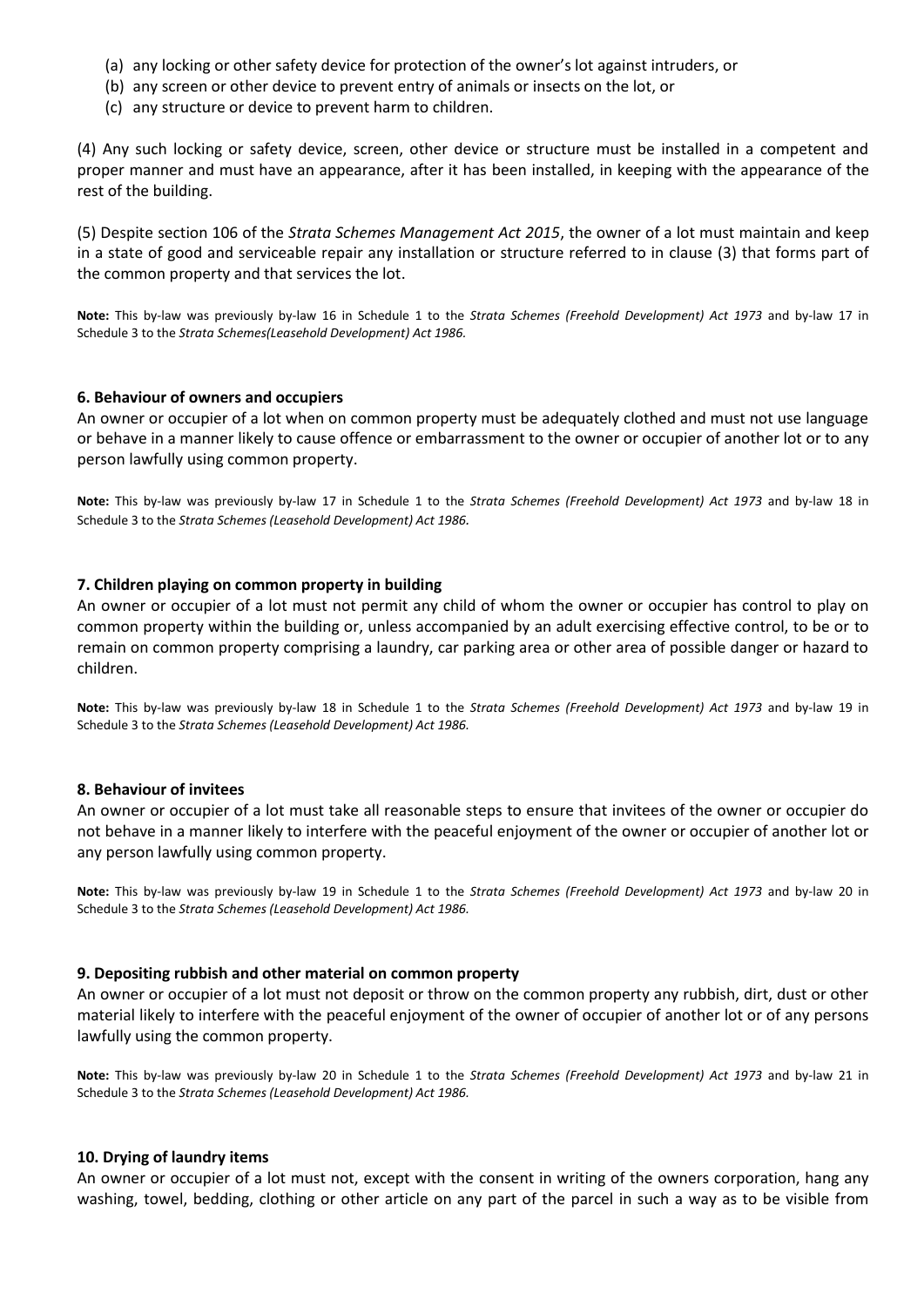outside the building other than on any lines provided by the owners corporation for the purpose and there only for a reasonable period.

**Note:** This by-law was previously by-law 21 in Schedule 1 to the *Strata Schemes (Freehold Development) Act 1973* and by-law 22 in Schedule 3 to the *Strata Schemes (Leasehold Development) Act 1986.*

#### **11. Cleaning windows and doors**

An owner or occupier of a lot must keep clean all glass in windows and all doors on the boundary of the lot, including so much as is common property.

**Note:** This by-law was previously by-law 22 in Schedule 1 to the *Strata Schemes (Freehold Development) Act 1973* and by-law 23 in Schedule 3 to the *Strata Schemes (Leasehold Development) Act 1986.*

#### **12. Storage of inflammable liquids and other substances and materials**

(1) An owner or occupier of a lot must not, except with the approval in writing of the owners corporation, use or store on the lot or on the common property any inflammable chemical, liquid or gas or other inflammable material.

(2) This by-law does not apply to chemicals, liquids, gases or other material used or intended to be used for domestic purposes, or any chemical, liquid gas or other material in a fuel tank of a motor vehicle or internal combustion engine.

**Note:** This by-law was previously by-law 23 in Schedule 1 to the *Strata Schemes(Freehold Development) Act 1973* and by-law 24 in Schedule 3 to the *Strata Schemes (Leasehold Development) Act 1986.*

#### **13. Moving furniture and other objects on or through common property**

An owner or occupier of a lot must not transport any furniture or large object through or on common property within the building unless sufficient notice has first been given to the strata committee so as to enable the strata committee to arrange for its nominee to be present at the time when the owner or occupier does so.

**Note:** This by-law was previously by-law 24 in Schedule 1 to the *Strata Schemes (Freehold Development) Act 1973* and by-law 25 in Schedule 3 to the *Strata Schemes (Leasehold Development) Act 1986.*

#### **14. Floor coverings**

(1) An owner of a lot must ensure that all floor space within the lot is covered or otherwise treated to an extent sufficient to prevent the transmission from the floor space of noise likely to disturb the peaceful enjoyment of the owner or occupier of another lot.

(2) This by-law does not apply to floor space comprising a kitchen, laundry, lavatory or bathroom.

**Note:** This by-law was previously by-law 25 in Schedule 1 to the *Strata Schemes (Freehold Development) Act 1973* and by-law 26 in Schedule 3 to the *Strata Titles (Leasehold Development) Act 1986.*

#### **15. Garbage disposal**

(1) An owner or occupier of a lot:

- (a) must maintain within the lot, or on such part of the common property as may be authorised by the owners corporation, in clean and dry conditions and adequately covered a receptacle for garbage, and
- (b) must ensure that before refuse is placed in the receptacle it is securely wrapped or, in the case of tins or other containers, completely drained, and
- (c) for the purpose of having the garbage collected, must place the receptacle within an area designated for that purpose by the owners corporation and at a time not more than 12 hours before the time at which garbage is normally collected, and
- (d) when the garbage has been collected, must promptly return the receptacle to the lot or other area referred to in paragraph (a), and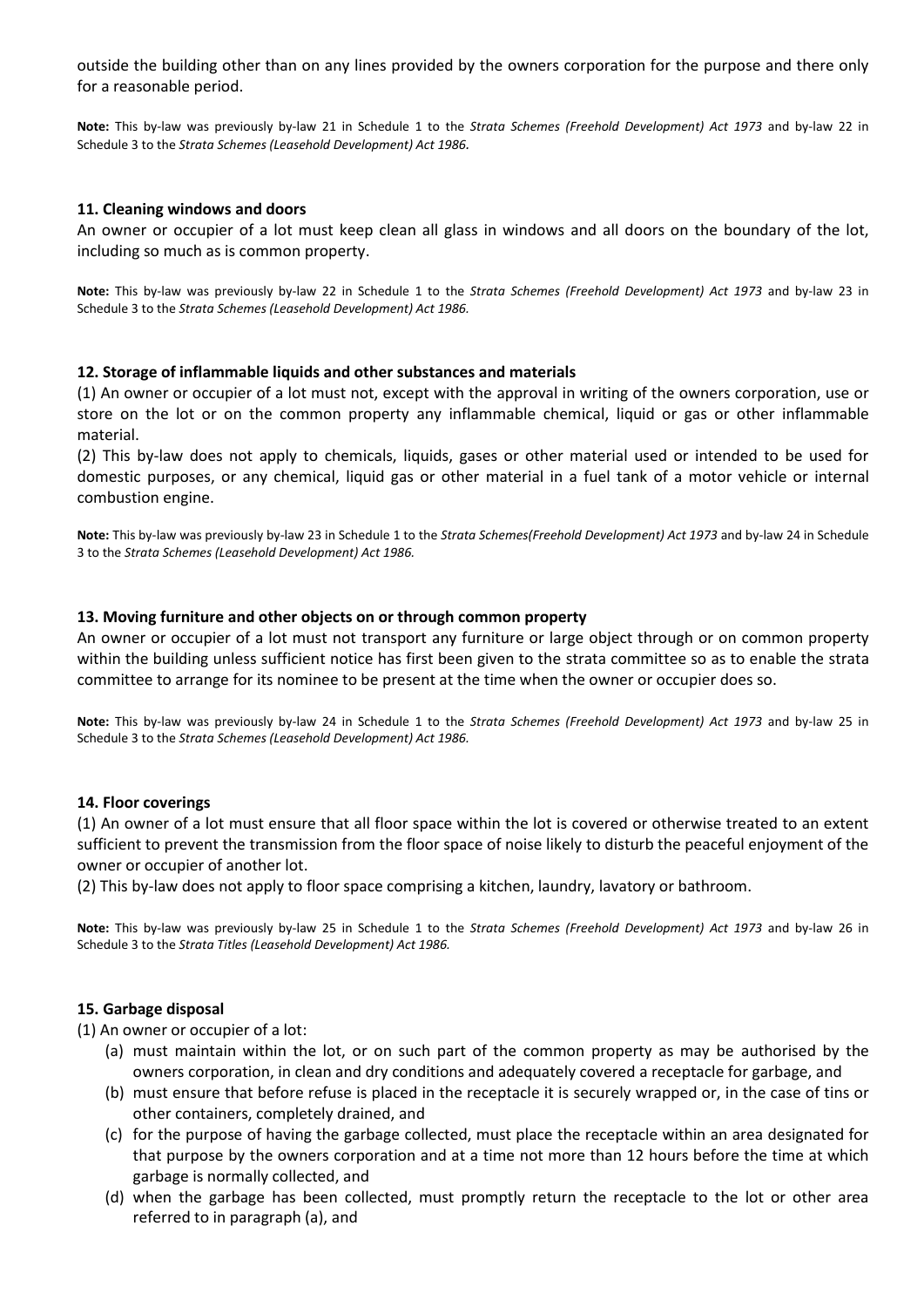- (e) must not place any thing in the receptacle of the owner or occupier of any other lot except with the permission of that owner or occupier, and
- (f) must promptly remove any thing which the owner, occupier or garbage collector may have spilled from the receptacle and must take such action as may be necessary to clean the area within which that thing was spilled.

**Note:** This by-law was previously by-law 26 in Schedule 1 to the *Strata Schemes (Freehold Development) Act 1973* and by-law 27 in Schedule 3 to the *Strata Schemes (Leasehold Development) Act 1986.*

By-Law 16 Keeping of Animals replaced by **Special By-Law 12 - Keeping of Animals Registered 2011**

### 1. Definitions

In this By Law the following words have the meanings shown hereunder:

*Household Pet* means a domestic animal such as a dog, cat, bird, or fish that is traditionally kept for domestic purposes.

*Pet Register* means a register kept with the books and records of the Owners Corporation recording all information the Owners Corporation has received in connection with Household Pets kept on the Strata Plan.

#### 2. Pet Register

The Owners Corporation must establish and keep at all times a Pet Register recording all relevant information it has received in connection with Applications by Owners and Occupiers to keep Household Pets on the Strata Plan.

#### 3. Permitted

3.1 Subject absolutely to:

a. In the case of Occupiers (Tenants), the prior written consent of the Lot Owner (Landlord) to the keeping of any Household Pet on the Lot and;

b. In the case of any proposal to keep any dog on a Lot with a habitable area of less than 100m2, a written statement by a Veterinarian to the effect that he/she has personally, or has had inspected the Lot where the Household Pet is proposed to be kept and that the Lot is suitable to humanely keep that dog, and only then; c. This By-Law;

d. Owners and Occupiers may keep a maximum two (2) Household Pets on their Lot but may only keep one (1) dog or one (1) cat, with the only exception to that maximum being that the number of fish that may be kept in one (1) aquarium on a Lot is restricted only by the capacity (L) of that aquarium.

3.2 Nothing in this By-Law prohibits the keeping on a Lot or the use on a Lot or on Common Property of: a. A Guide Dog or Hearing Dog, as permitted by Section 49(4) of the *Strata Schemes Management Act 1996 (NSW)* or by any Legislation that may from time-to-time replace or amend it; or

b. An Assistance Animal as described in Section 9(2) of the *Disability Discrimination Act 1992* or in any Legislation that may from time-to-time replace or amend it, and which under this By-Law is additionally described as being a dog or other animal that is:

i) accredited under a Law of a State or Territory of Australia that provides for the accreditation of animals trained to assist persons with a disability to alleviate the effect of the disability/

ii) accredited by an animal training organisation prescribed by the *Disability Discrimination Regulations 1996*  or in any Legislation that may from time-to-time replace or amend it; or

iii) professionally trained to assist a person with a disability to alleviate the effect of the disability, and certified in writing by a Medical Practitioner as being essential to the provision of assistance to the Owner/Occupier making application under this By-Law, and by a Veterinarian as meeting the standards of hygiene and behaviour that are appropriate for an animal in a public place.

#### 4. Prohibited

The following are not permitted to visit or be kept on any Lot or on any part of the Strata Plan:

- a. Any animal that does not satisfy the requirements of Clause 3;
- b. Any animal that is or becomes vicious or aggressive;
- c. Any dog or cat that is not currently Registered with the appropriate Authority;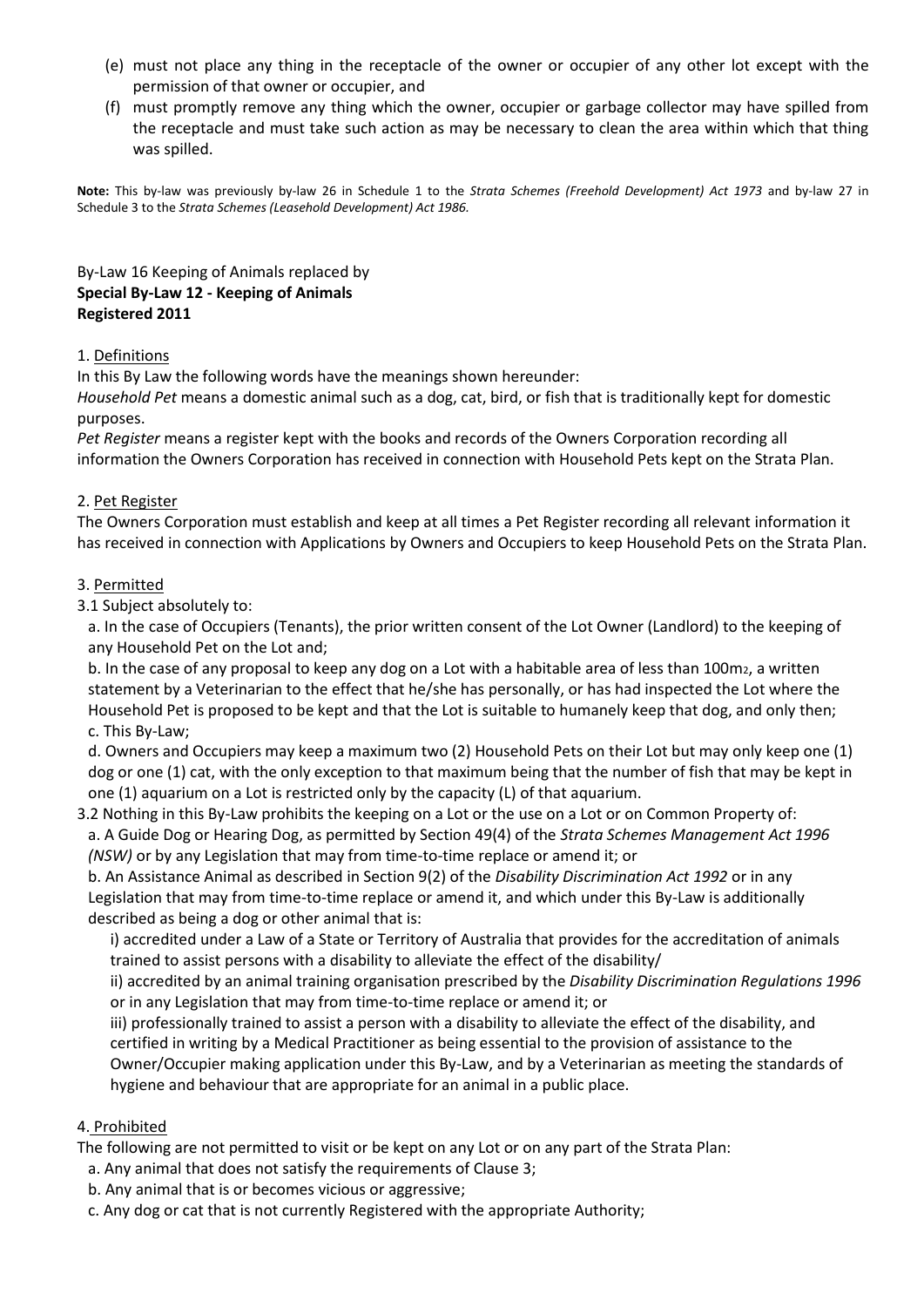d. Any dog which is, or is at any time declared dangerous under the *Companion Animals Act 1998 (NSW)*;

e. Any dog which the Australian Government from time-to-time prohibits from importation into Australia;

- f. All poultry; and
- g. All reptiles.

### 5. Application to keep a Household Pet on a Lot

Owners and Occupiers who propose to keep any Household Pet on their Lot must for each individual or different Household Pet make Application in advance and in writing to the Owners Corporation to seek its consent, with that Application including at least the following information:

- 1. Everything specified at Clause 3.1a and 3.1b of this By-Law and;
- 2. For all Household Pets except aquarium fish:
	- a. Its Species; and
	- b. Its Breed; and
	- c. Its Name; and
	- d. Its Gender; and
	- e. Its Veterinarian's details (name and address); and

# 3. For all Cats and Dogs:

- a. A photograph sufficient for visual identification; and
- b. Its Microchip Details/Number; and
- c. Whether it has been spayed or neutered; and
- d. Evidence of its current Registration with the appropriate Authority; and additionally

e. For those permitted at Clause 3.2, written evidence of the Guide Dog, Hearing Dog, or Assistance Animal's accreditation, together with the information shown at Clause 3.2 iii).

### 6. Consent of the Owners Corporation

Any Consent granted by the Owners Corporation subsequent to an Application under Clause 5 must be in writing, will at least include the Obligations at Clause 7, may include other Obligations and Conditions, and will involve the Owners Corporation including all relevant information on the Pet Register.

### 7. Obligations of Owners and Occupiers

In relation to any Household Pet except aquarium fish owned or in the care of an Owner or Occupier or owned or in the care of any Visitor or Invitee of an Owner or Occupier, the Owner or Occupier must

a. Not allow any Household Pet to defecate or otherwise foul the Common Property;

b. Make good, or bear the costs of the Owners Corporation making good, any damage to Common Property caused directly or indirectly by any Household Pet;

c. Ensure any Household Pet is under full control, constrained, and wherever reasonably possible carried when it is outside the Lot and whilst it is anywhere on Common Property;

d. Ensure any Household Pet does not cause any annoyance, disturbance or nuisance to other Owners or Occupiers;

e. Ensure any Household Pet is constrained such that it does not escape from the Lot or enter onto another Owner's or Occupier's Lot or onto Common Property;

f. Ensure the living quarters of any Household Pet is maintained in a manner sufficient to prevent food residues, fur, hair, and plumage escaping from the Lot and from vermin breeding within the Lot;

g. Ensure that all waste generated by the presence and/or the keeping of Household Pets is treated and disposed of in accordance with any Conditions contained in a Consent of the Owners Corporation and, without limiting the generality of this By-Law, ensure that all waste of Household Pets is double-bagged or placed in large, strong bags before disposal in the Plan's household garbage (but not recyclables) receptacles; and

h. Ensure litter (e.g. cat litter) is never placed in toilets, and to clear or to pay the Owners Corporation's costs of clearing any sewer blockage where the cause is identified by a Licensed Plumber/Drainer as being due to the presence of litter.

# 8. Compliance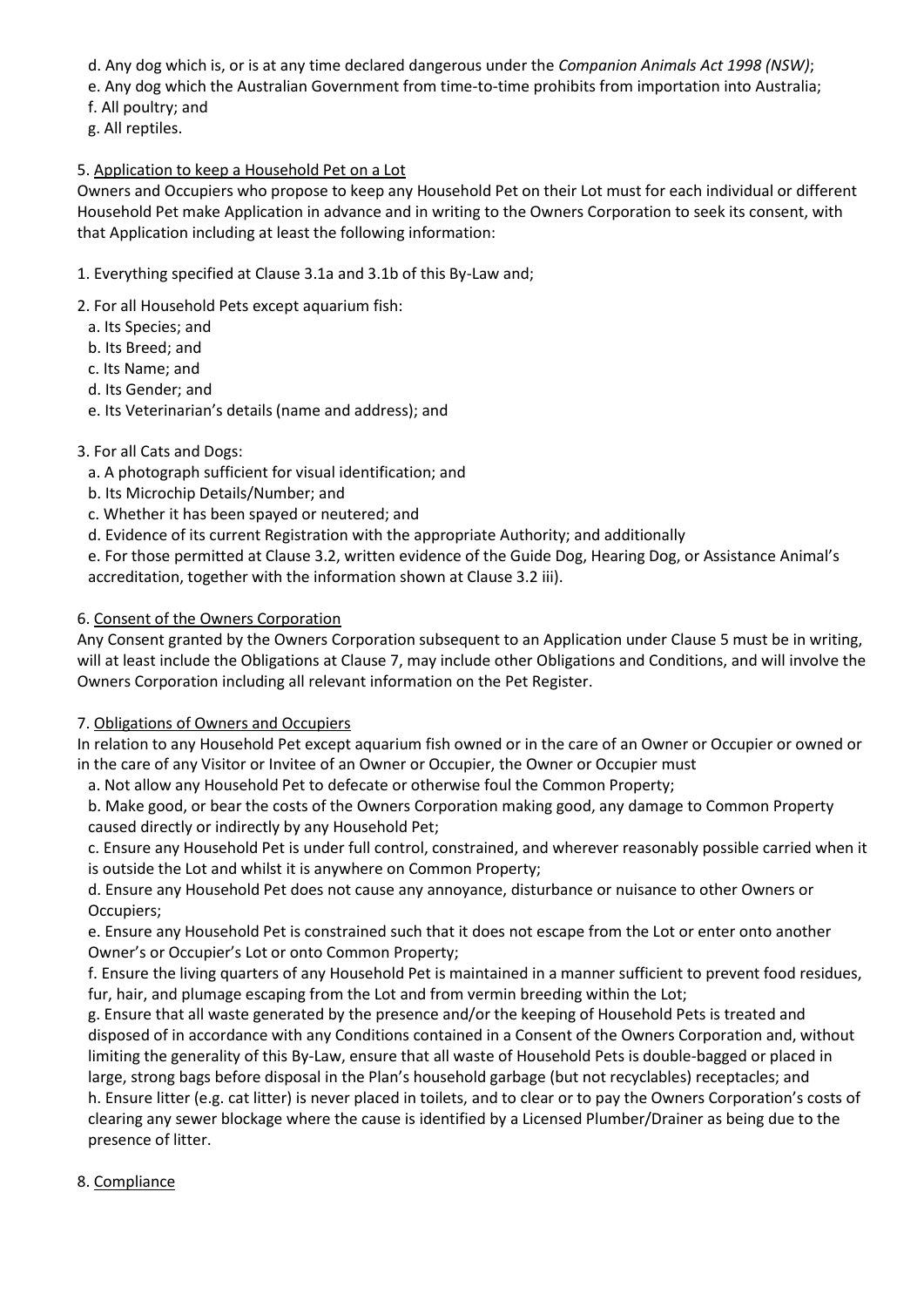In relation to any Household Pet owned or in the care of an Owner or Occupier or owned or in the care of any Visitor or Invitee of an Owner or Occupier, the Owners Corporation may issue a Notice to that Owner or Occupier requesting that Owner or Occupier comply with any Consent of the Owners Corporation and/or with any part of this or any other By-Law of the Plan which the Owners Corporation believes has been breached by that Owner or Occupier.

If the Owners Corporation in its absolute discretion, and after discussions in good faith with an Owner or Occupier, forms the view a Household Pet on a Lot is or has become vicious or aggressive, or on three (3) or more occasions has been reported to the Owners Corporation as causing annoyance, disturbance or nuisance to other Owners and Occupiers, then the Owners Corporation may serve a Notice on the Owner or Occupier of the Lot containing that Household Pet requiring that the Household Pet be permanently removed from the Strata Plan. Any Owner or Occupier who has received a Notice from the Owners Corporation under 1.8 must comply with the requirements of that Notice within 14 days, and should compliance not occur within that timeframe, the Owners Corporation

### **17. Appearance of lot Amended 19th May 2020**

(1) The owner or occupier of a Lot must not, without the written consent of the Owners Corporation, maintain within the internal of the lot anything visible from outside the lot that, viewed from outside the lot, is not in keeping with the rest of the building.

(2) The owner or occupier of a lot must not, without the written consent of the Owners Corporation, make changes to the external appearance of the lot that is contrary to the aesthetics already agreed to by the Owners Corporation. Where unauthorised changes have been or are made by a Lot Owner, regardless of the length of time those changes have been in place they will be deemed illegal works. Upon direction by the Strata Manager or Owners Corporation, the lot owner is required to make good the necessary repairs or changes to the external appearance of the lot, as else it will be deemed a breach of this by-law, and in so doing allows the Strata Manager to authorise works to make good repairs as defined under the damage to common property by-law

(3) This by-law does not apply to the hanging of any washing, towel, bedding, clothing or other article as referred to in by-law 10.

**Note:** This by-law was previously by-law 29 in Schedule 1 to the *Strata Schemes (Freehold Development) Act 1973* and by-law 30 in Schedule 3 to the *Strata Schemes(Leasehold Development) Act 1986.*

### **18. Notice-Board**

An owners corporation must cause a notice-board to be affixed to some part of the common property.

**Note:** This by-law was previously by-law 3 in Schedule 1 to the *Strata Schemes (Freehold Development) Act 1973* and by-law 3 in Schedule 3 to the *Strata Schemes (Leasehold Development) Act 1986.*

### **19. Change in use of lot to be notified**

An occupier of a lot must notify the owners corporation if the occupier changes the existing use of the lot in a way that may affect the insurance premiums for the strata scheme (for example, if the change of use results in a hazardous activity being carried out on the lot, or results in the lot being used for commercial or industrial purposes rather than residential purposes).

# **Special By-Law 1 - Air Conditioning Units Registered 2005: Amended 19th May 2020**

(1). All air conditioning units installed prior to the registration of this By-Law shall be the responsibility of the Owner of the Lot in which the air conditioning unit is installed and that all repairs and maintenance of the air conditioning units shall be at the cost of that Owner.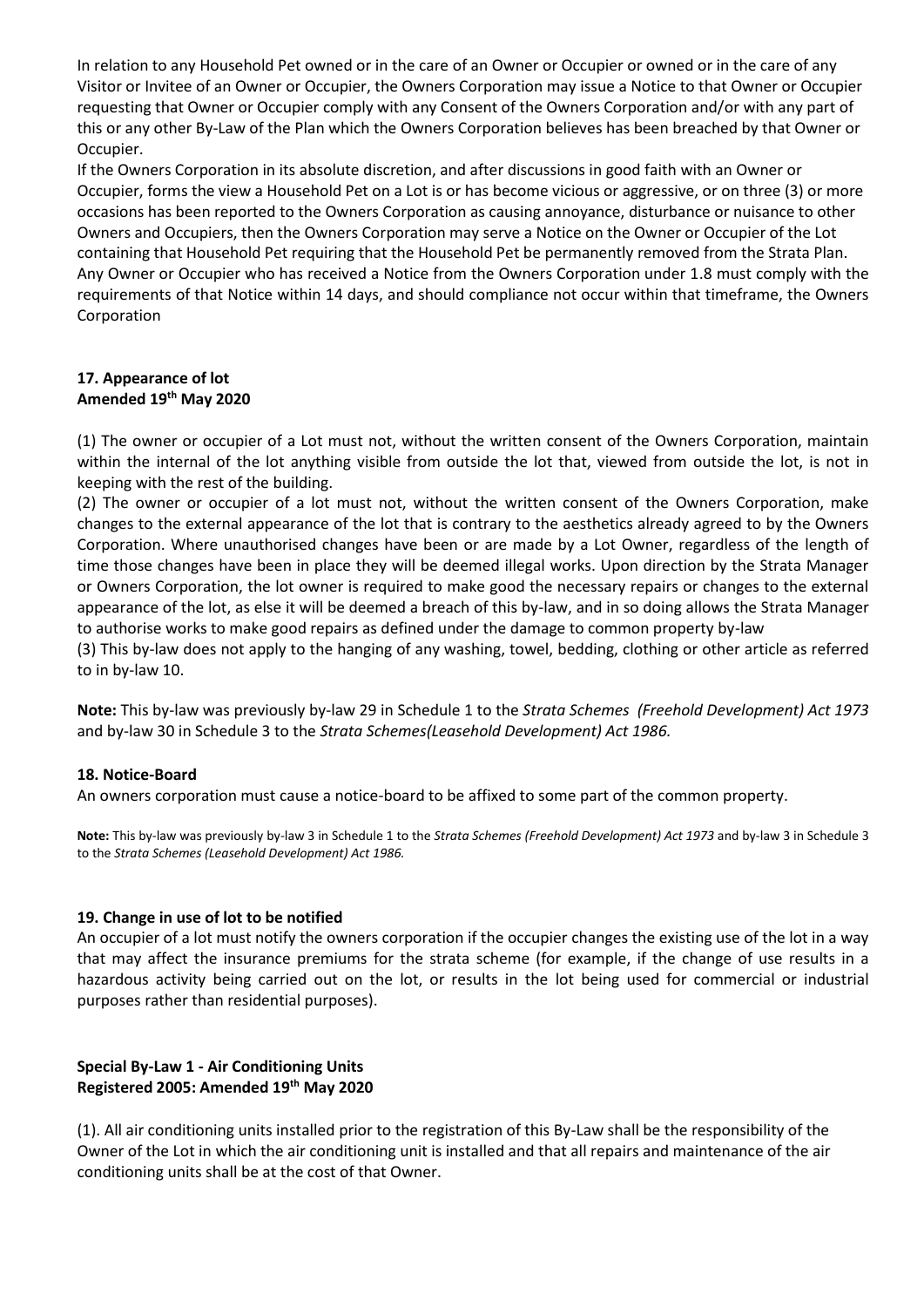(1) Where a Lot Owner has been previously granted permission to install an Air Conditioning unit, and the conditions relating to that installation were specified, including the taking of sound pressure / acoustic tests, the Lot Owner agrees to at all times maintain compliance to all those conditions and where requested by the strata manager, carry out further sound pressure / acoustic tests as prescribed from time to time, by the strata manager at the Lot Owners expense;

(2). All air conditioning units installed after the registration date of this By-Law shall be installed in accordance with the following:

- (1) Consent must be given in writing from the strata committee or Owners Corporation;
- (2) Any air conditioning unit so approved:

(a) must be installed strictly in accordance with the direction of the strata committee and in this regard the Owners Corporation shall have the power from time-to-time to adopt air conditioning specifications in relation to the installation of air conditioning units; and

(b) Will remain the Property of the respective Owner and must be properly maintained and kept in a state of good and serviceable repair by the respective

Owner and/or replaced at the cost of the respective Owner if considered necessary by the strata committee.

(3) Owners must:

(a) Indemnify the Owners Corporation against any loss or damage the Owners Corporation suffers as a result of the performance, maintenance or replacement of their respective air conditioning units;

(b) Accept liability for any damage caused to any part of the Common Property as a result of the installation of their respective air conditioning units to the Common Property and accept responsibility to make good that damage immediately after it has occurred;

(c) Acknowledge that if that Owner fails to comply with any obligation under this By-Law or any specifications outlined in the original letter authorising the installation, then the Owners Corporation may take steps to carry out all work necessary to perform that obligation, may enter upon any part of the parcel to carry out that work and may recover the costs of carrying out that work from the respective Owner, which will continue to be recorded as a debt against the Lot (and as such will be subject to debt recovery procedures and charges) until such time it has been paid in full;

(d) The Owner of the Lot must provide the strata committee with details to include but not limited to the size, style, type, horsepower, installation site, and waste-water disposal system and decibel level generated from the unit to be installed.

(e) The air conditioning unit must be installed in a workmanlike manner and installation must be carried out during the hours of 9:00am to 4:00pm or at other times notified by the Owners Corporation. All external fasteners (screws and clips) used as part of the installation are to be of marine grade (316) stainless steel;

(f) Not withstanding point (3) the Owner of the Lot will be responsible for any building defects arising as a result of the installation of the air conditioning to Common Property, and is responsible for making good any repairs or changes to the air-conditioning unit, its location, pipe work, ducting, drainage pipes, fasteners, look, colour, electrical connections or any part or fixture that makes up the installation requested from time to time by the strata committee;

(g) The Owner must take sound pressure / acoustic tests prior to (control environment) and after the installation of the air conditioner, at the expense of the lot owner requesting the installation, and in accordance to the specifications outlined by the strata committee. The results must be forwarded to the strata manager within 7 days of the test being taken. Where a Lot Owner has been previously granted permission to install an Air Conditioning unit, and the conditions relating to that installation specified the taking of sound pressure / acoustic tests, the Lot Owner agrees to carry out further sound pressure / acoustic tests as prescribed from time to time, by the strata manager at the Lot Owners expense;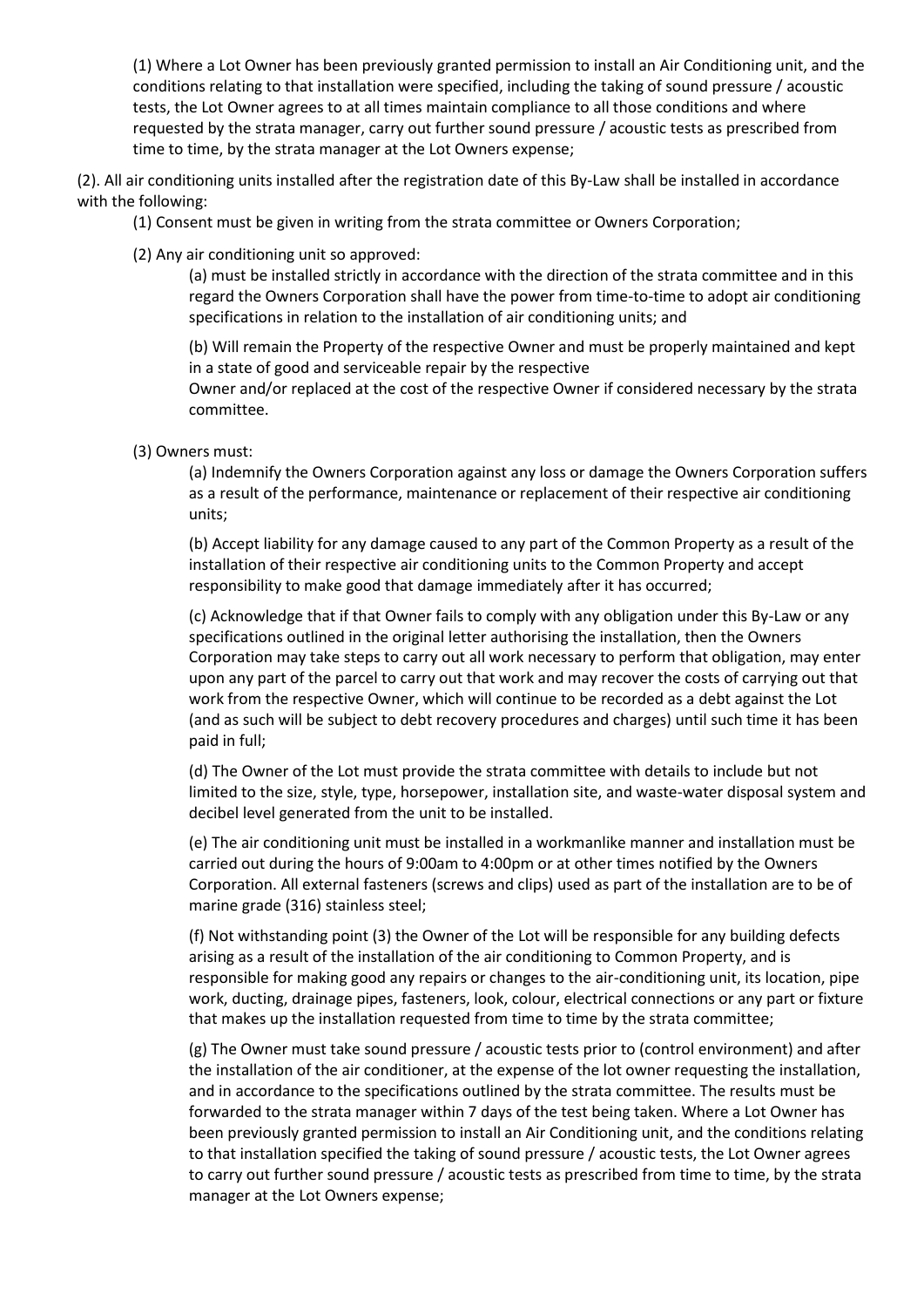(h) Adequate provision as advised by Council or the Owners Corporation must be made for disposal of wastewater from the air conditioning unit;

(i) The cost of installation is the responsibility of the Lot Owner; and

(j) That the air conditioning unit only be operated between the hours of Monday to Friday 7:00am to 10:00pm and Saturday, Sunday and public holidays 8:00am to 10:00pm or as otherwise permitted from time-to-time under relevant State and Federal Laws. At all times, Lot Owners must maintain a sign inside their lot, directly under the internal component of the air conditioning unit, advising occupants of the operating hours.

(3). All air conditioning units whether they were installed before or after the registration date of this By-Law must abide by the lesser of either the noise/sound levels specified in the consent or any specified in the National Construction Code at the time of the installation or any specified in the National Construction Code at the time of the complaint.

> (a) Where a complaint is made against noise output of a running air-conditioner, the Owners Corporation will engage (at their discretion) a suitably qualified acoustics engineering firm to carry out sound pressure tests associated with the accused air conditioner to determine the noise/sound levels.

(b) Where sound pressure tests find the air conditioner is running normally and within specifications, the complaining party will be responsible for reimbursing the Owners Corporation the total cost of the Acoustic Engineers consultation and until such time that it has been paid, it will remain a debt against the Lot will be subject to standard debt recovery procedures.

(c) Where sound pressure tests find the air conditioner is not running normally and is not within specifications, the owner for the air conditioner will be responsible for reimbursing the Owners Corporation the total cost of the Acoustic Engineers consultation in full and until such time the cost will remain a debt against the Lot will be subject to standard debt recovery procedures. The owner of the air conditioner will also be responsible for the total cost of any amelioration works specified by the Owners Corporation or the Strata Committee, after considering the suggestions made by the Acoustic Engineer.

(d) Regardless of whether the Air Conditioner is running within or outside of limits as specified in (3) and where the Acoustic Engineering Consultation identifies amelioration works are needed to reduce any direct noise or vibration noise associated with the running of the air-conditioner, and where those works are required because unauthorised works carried out had been carried out on or in a lot or on common property, the lot responsible for those unauthorised works will be totally responsible to carry out and pay in full for those amelioration works to be completed, including any that also needs to be carried out on the common property as a result of the unauthorised works.

#### **Special By-Law 2 Parking is listed as By-Law 2 – Parking on Common Property.**

#### **Special By-Law 3 - Owner/s Responsibility for Occupant/s and their Lot/s Resolved 5th September 2017**

Owners of Lots and their authorised Real Estate Agent must do all things reasonably necessary and within their power to ensure that the occupant/s of any Lot/s that they own comply fully with the By-Laws of the Strata Scheme and with the provisions of the Strata Schemes Management Act 1996 and any Act/s that may supplement and/or replace it from time-to-time.

### **Special By-Law 4 - Damage to Common Property arising from a Breach of By-Laws Registered 2006. Amended 2010**

(a) Where a breach of By-Laws results directly or indirectly in any costs to the Owners Corporation, including but not limited to those for mitigating the impacts of that breach or breaches upon other occupants, for the repair of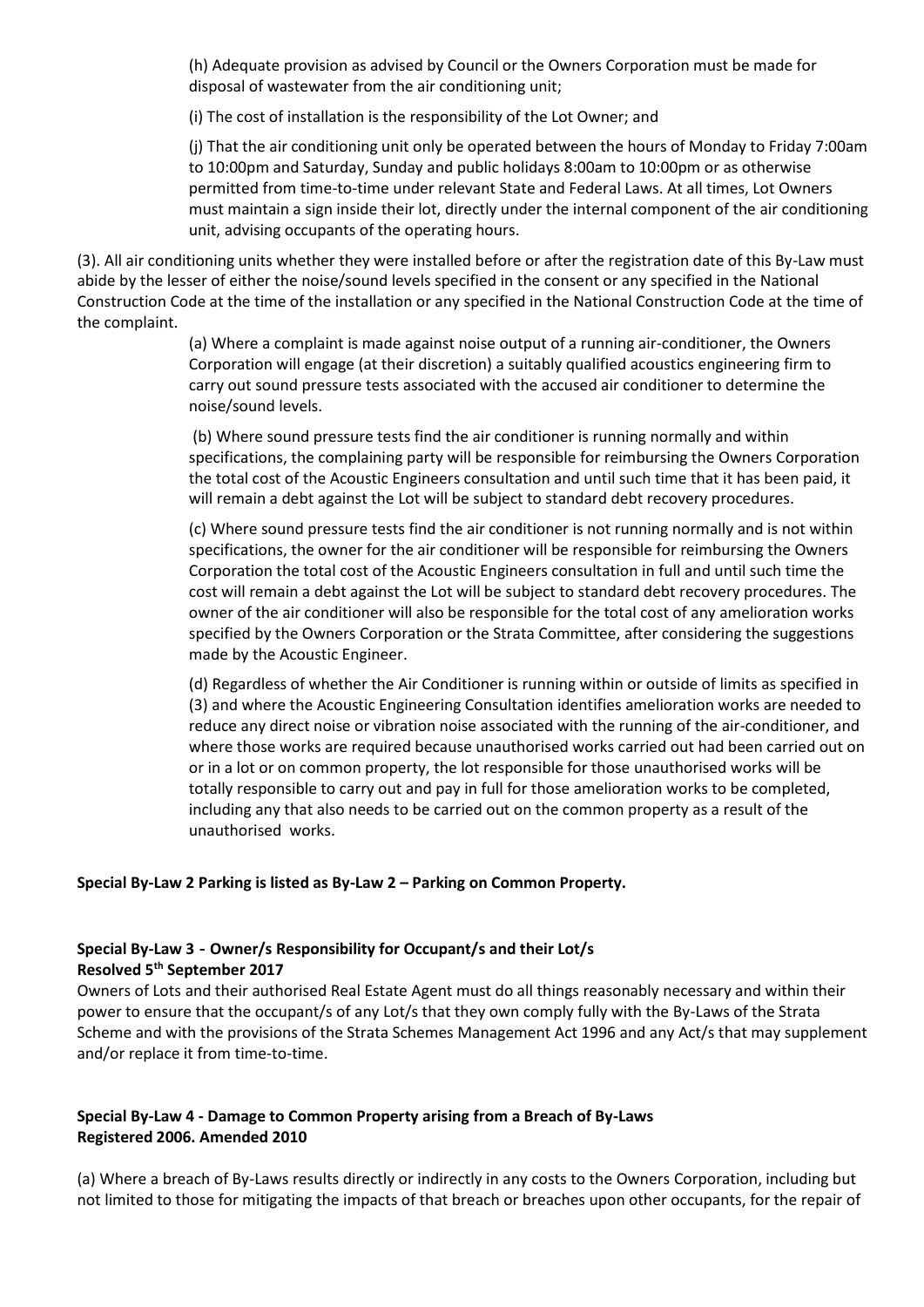damage to Common Property and/or to the personal Property of Owners, occupants, authorised visitors/invitees and contractors then at the Property, then the person/s committing the breach must reimburse to the Owners Corporation all of its costs to mitigate the breach, and for its costs to rectify/repair damage caused;

(b) Where the person in breach is a visitor/invitee, then the occupant of the Lot being visited is responsible for the full payment of the Owner/s Corporation's costs as outlined [in (a)] should their visitor/invitee not do so, and in default, the Owner of the Lot being visited becomes fully liable for the reimbursement in full of the costs shown [in (a)].

# **Special By-Law 5 - Security within the Strata Scheme Registered 2006: Amended 19th May 2020**

(1) An Owner, occupant, or any authorised guest or visitor of an Owner or occupant must not do or permit anything to be done which may prejudice the security of the strata scheme, and without limitation, an Owner, occupant, or authorised guest or visitor of an Owner or occupant must take all reasonable steps to ensure that all security gates are kept locked, secure, and that their proper operation is not inhibited or compromised; and

(2) The Owners Corporation may for the control and administration of the security of the strata scheme restrict access by Owners, occupants, and their agents by the issuing of access devices (e.g. keys and access cards/tags) to permit authorised access, with the number of access devices on issue, the fee for their supply and issue, and the fee payable for their replacement each being determined from time-to-time by ordinary resolution at a general meeting of the Owners Corporation, as part of its Schedule of Fees.

(3) The Cards/Tag will be managed by the Strata Manager and the Secretary. The Cards/Tags are owned at all times by Owners Corporation and are issued to lots on a borrowed / temporary basis. Once a Lot Owner, their occupant or Agent is in possession of the allocated Card/Tag, they are responsible for the safe keeping of the Card/Tag

(4) Each Lot is entitled to a preset number of Cards/Tags and where more are requested by the Lot Owner, they will be charged an administration fee. The pre-set entitlement number of Cards/Tags and the amount of the fees charged in accordance to the Cards/Tags will be determined from time to time by ordinary resolution at a general meeting and will be set out in the most current Owners Corporation - Schedule of Fees.

(5) Lot Owners are obliged to provide Card/Tag swipe details to the Strata Manager and the Secretary as requested, and are understanding that where that information is not provided, a Card/Tag may be deregistered from the system and rendered unusable. Costs associated with de-registering and re-registering any cards are to be paid for by the Lot Owner in accordance with the established Schedule of Fees. Where ownership of a Lot has changed, the responsibility of the Cards/Tags and liability of any cost associated with the Cards/Tags rest with the current owner.

(6) The Strata Manager will maintain a register of Cards/Tags and any Lot owner wanting additional Card/tags will be required to complete a formal application form.

### **Special By-Law 6 - Carports Registered 2007: Amended 19th May 2020**

That the installation of any carports be done so under the following conditions and is subject to The Common Property Maintenance Schedule, as resolved from time to time by the Owners Corporation:

(1) The proprietor/s of the Lot/s concerned are those lots which are shown on the Strata Plan and any private arrangement lot Owners may have amongst themselves is disregarded by the owners corporation, unless specifically shown or included on the Strata Plan. These Lot Owners must be in receipt of written consent, at the Owners Corporation's discretion, by the Owners Corporation prior to commencement of any work.

(2) All costs associated with the building and ongoing maintenance of the carport to be at the cost of the proprietor of the Lot referenced on the Strata Plan and where a carport is built by multiple Lots, those costs to be met by the proprietors of those Lots jointly.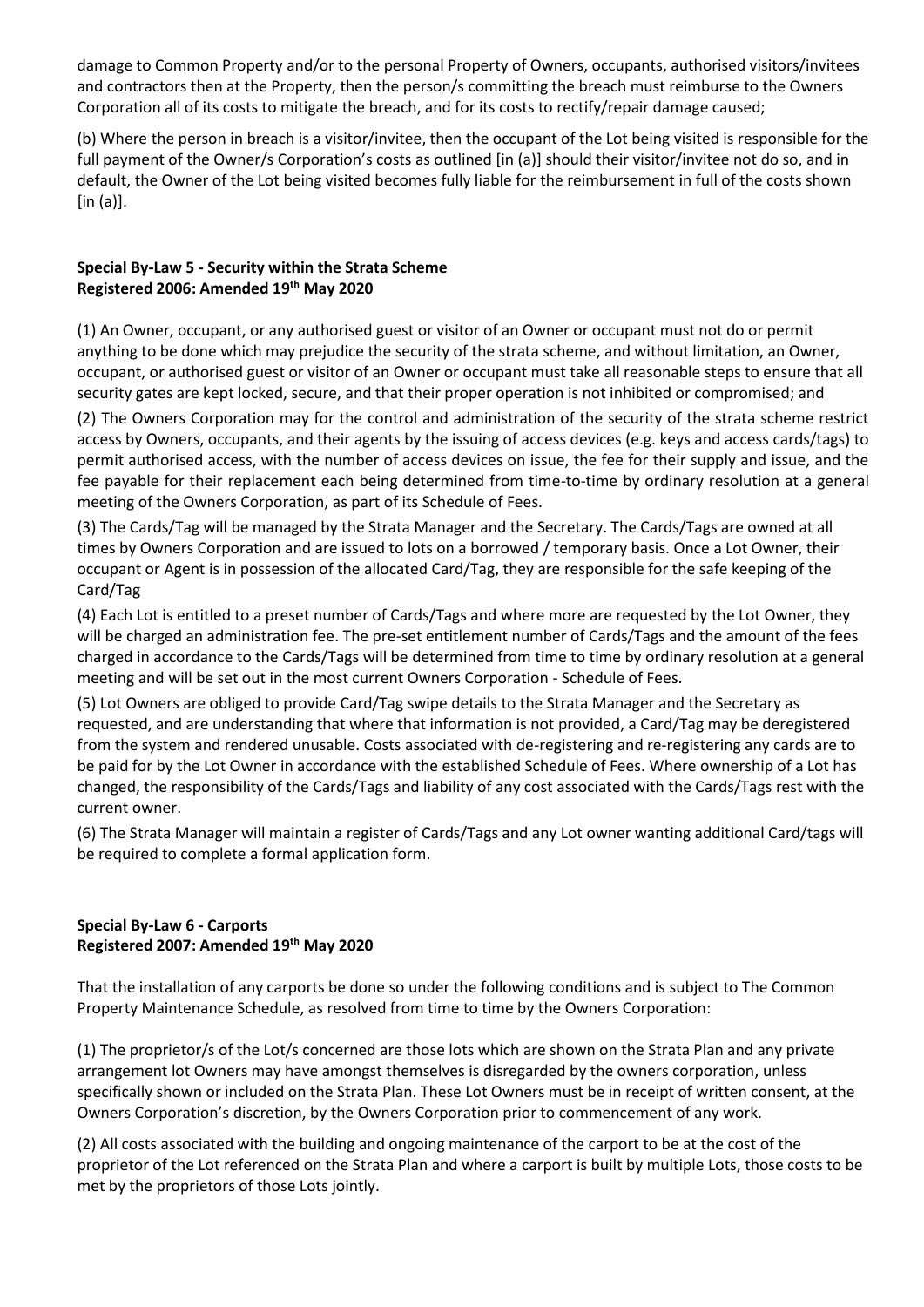(3) All cost sharing arrangements, maintenance issues, approvals or the like must be resolved between the proprietors concerned and is not a responsibility of the strata managing agent, Owners Corporation or strata committee.

(4) All building and ongoing maintenance to be carried out by qualified tradespeople.

(5) All additional costs of insurance to be met by the proprietor/s concerned.

(6) The carport to be wholly within the designated car parking spaces allocated to the Lot/s and must not encroach upon Common Property.

(7) Exclusive use of the area directly above the carports which is outside the Stratum of the Lot/s to be granted should the carport be higher than 2.1 metres.

(8) The carport must be erected in accordance with Local Government Regulations and the approval from the relevant local authorities must be furnished to the strata managing agent prior to any work commencing.

(9) All construction materials used must be in keeping with the aesthetics and standard of the building and are subject to the agreed colour scheme of the Owners Corporation, and Lot Owners are responsible for any costs associated with maintaining compliance to that scheme as directed by the strata committee.

(10) All construction materials remain the Property of the Lot Owner/s concerned.

(11) The construction of the carport to be of metal frame and Colorbond roofing and must be consistent with any other carport/s built, and must be of "marine grade" quality.

(12) Should the proprietor/s of Lot/s concerned fail to maintain the carport then the Owners Corporation after 14 days of notifying the Owner/s shall be authorised to maintain the carport and charge all relevant fees in equal shares to the proprietor/s of these Lot/s.

(13) The above conditions apply to the current and subsequent proprietors.

# **Special By-Law 7 - Hot Water Systems Located on Common Property (includes grid connected solar) Registered 2007. Amended 2010**

1. The proprietor/s of the Lot concerned must be granted written consent, at the Owners Corporation's discretion, by the Owners Corporation prior to the commencement of any work.

2. All work to be completed by a suitably qualified, licensed and insured plumber/gasfitter and electrician where required.

3. All work to be at the cost of the proprietor of the Lot concerned.

4. Where a gas hot water system is used a maximum of two gas bottles are to be placed on Common Property and must be located on a suitable concrete slab in a position directed by the executive committee. The gas bottles must not interfere with the use of Common Property by any other Lot Owner or resident.

5. Where an electric hot water system is used it must be placed on a suitable concrete slab in a position directed by the executive committee. The hot water system must not interfere with the use of Common Property by any other Lot Owner or resident.

6. All pipework to be lagged and insulated in order to avoid any possibility of burning.

7. Where solar systems are used:

(a) the costs of any works within the common meter room and/or to the common electrical distribution system as may be required under any electrical regulation or standard are the absolute responsibility of the proprietor concerned

(b) all frames and solar panels must be securely fastened to the common property (roof) in a position approved by the Executive Committee

(c) where required in that approval (above) the ability of the common property to support the load/weight of the installation must be certified by an appropriately qualified person.

8. All pipework and electrical conduit must be installed/positioned and fastened neatly on the Common Property brick wall, and where any components of the installation such as the heater tank, pipework, and electrical conduit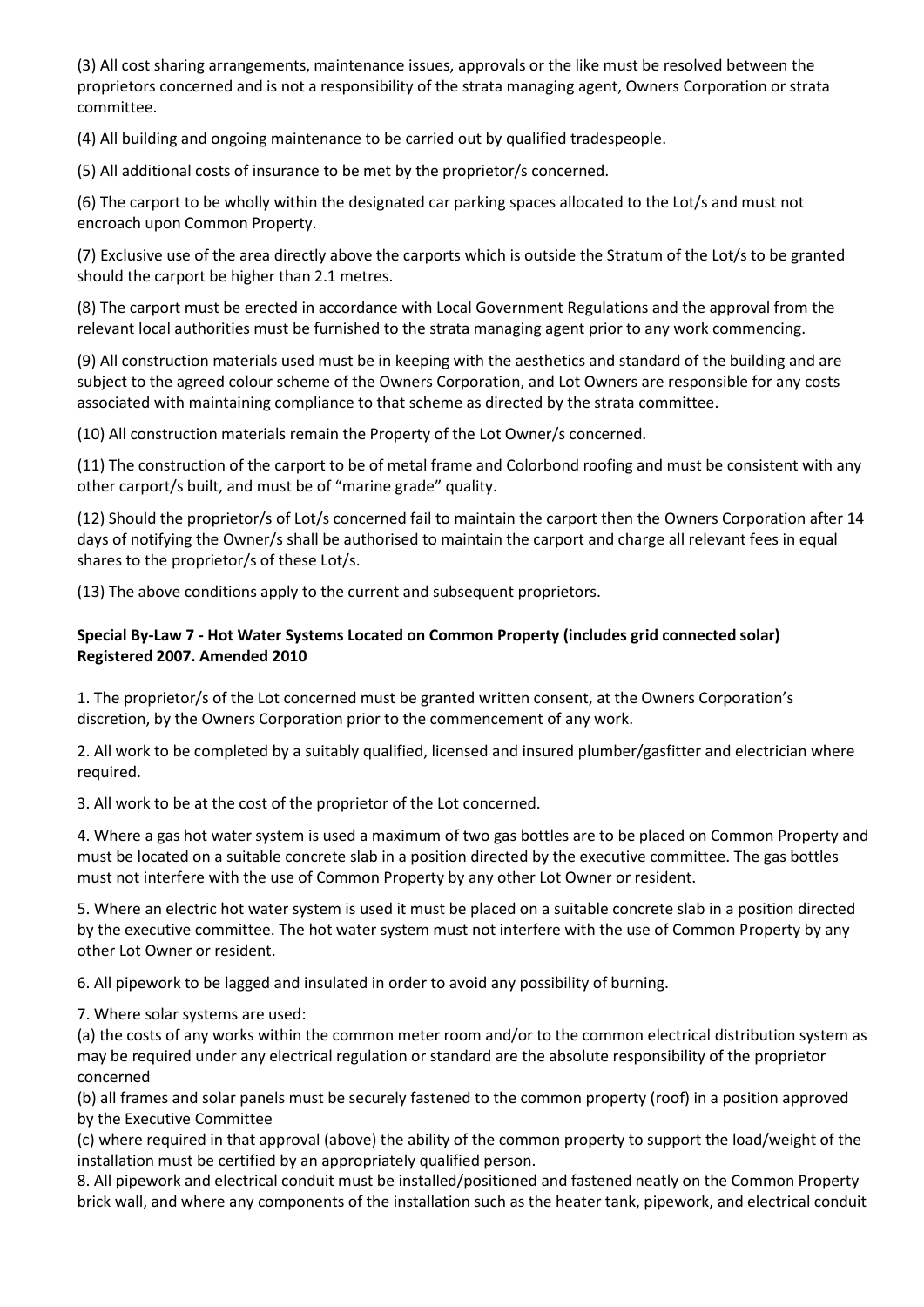has, by necessity, to be placed in a position that is visible on the front façade of "Wallis View", those components must be suitably screened, concealed from view, and or painted as appropriate in accordance with the requirements of the Executive Committee of the Owners Corporation.

9. Any damage to Common Property caused by the installation or ongoing use of a hot water system and/or solar panel array must be rectified within 14 days of occurrence. Where the proprietor of the Lot concerned fails to rectify any damage the Owners Corporation shall be authorised to have the work completed and charge any costs to the proprietor of Lot concerned.

10. The costs of maintaining and/or replacing any and all components of hotwater systems and solar systems placed on the common property under the provisions of this Special By-Law are forever and without limitation the responsibility of the proprietor from time-to-time of the Lot/s concerned.

# **Special By-Law 8 - Exclusive Use and Enjoyment of Common Property (part) by Lot 27 Registered 2011**

The proprietors of Lot 27 within the Plan are, by Special Resolution (4) of the general meeting of the Owners Corporation taken on 15 November 2010 and by their written agreement to the making of this Special By-Law dated 5 February 2011, granted rights of exclusive use and enjoyment of those specific parts of the Common Property as listed hereunder:

(1) The external stairway which provides access from the Garden Space of that Lot (27) to the balcony attached to and forming part of that Lot (27);

(2) The surface floor area of that same balcony;

(3) The posts and hand railings of that same balcony; and

(4) The roof/awning above that same balcony.

Rights granted under the provisions of this Special By-Law may not be removed or repealed by the Owners Corporation without the prior written consent of the proprietors from time-to-time of Lot 27.

### **Special By-Law 9 - Consent to Add to the Common Property, and Responsibility for Maintenance & Repair of Common Property (part) by Proprietor Lot 27 Registered 2011**

The proprietors of Lot 27 within the plan are, by Special Resolution (2) of the General Meeting of the Owners Corporation taken on 15 November, given the Consent of the Owners Corporation to add to the Common Property by the construction of an external stairway to the balcony forming part of Lot 27, and by the construction of a roof/awning over that balcony and to attach it to the Common Property wall of Lot 27. The proprietors of Lot 27 within the plan are, by Special Resolution (3) of the general meeting of the Owners Corporation taken on 15 November 2011, required to perform all the ongoing maintenance and repairs required to the consented additions to the Common Property (above) AND additionally to the balcony structure in its entirety including but not limited to all posts and railings, the floor, all vertical supports and their foundations, the roof/awning gutters and downpipe/s, and all fixings of the above - including screws, bolts, brackets and similar items at the interface of the consented additions and the balcony structure with the Common Property.

### **Special By-Law 10 – Strata Scheme Fees and Charges Resolved 19th May 2020**

(1) The owners corporation may for the control of various fees and charges administered by the strata scheme determine from time-to-time by ordinary resolution at a general meeting a "Schedule of Fees and Charges", which is to be administered by the strata manager. The strata manager will administer and issue the various fees and charges upon instruction by the secretary, on behalf of the owners corporation.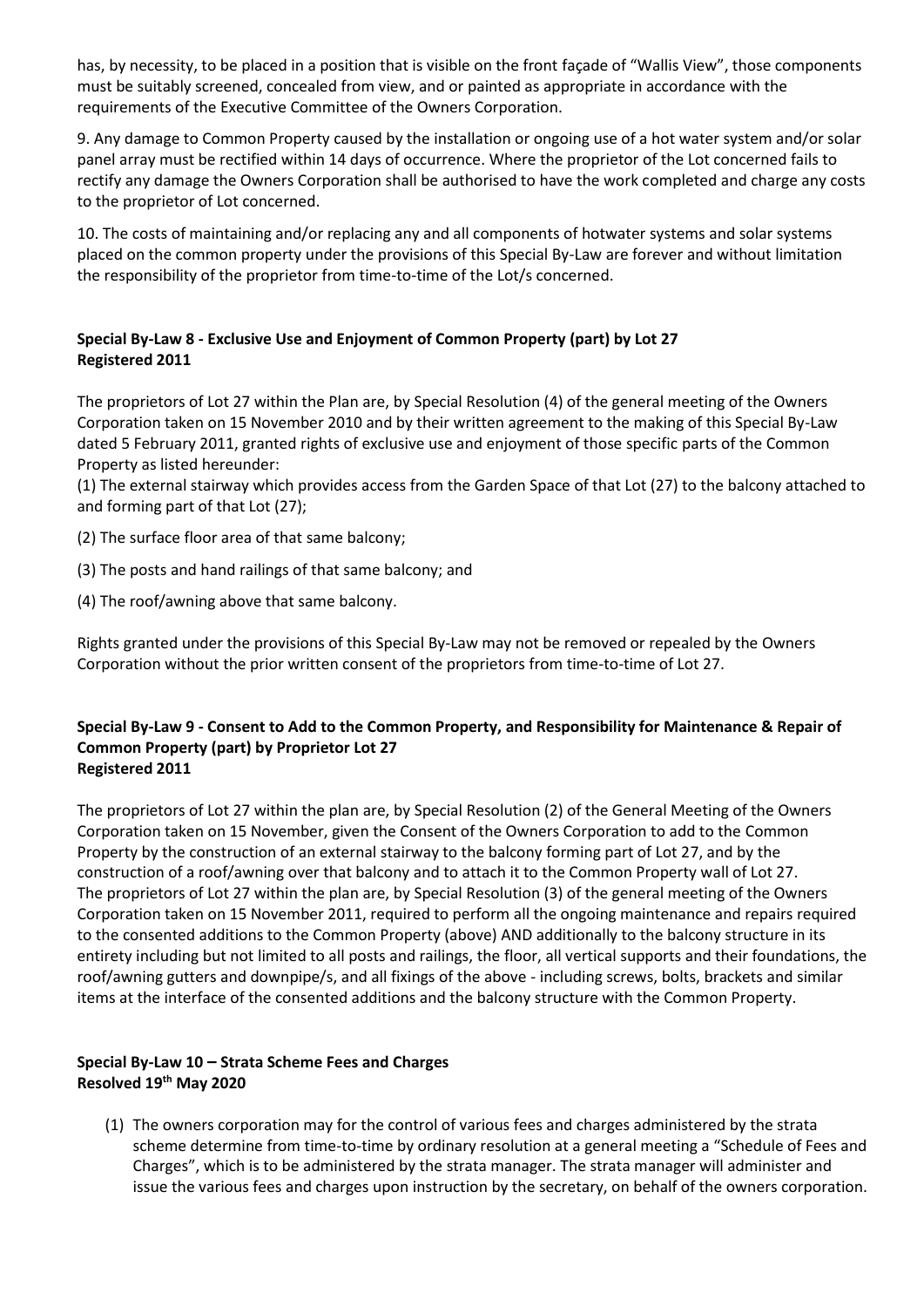(2) All fees, charges or penalties issued by the strata manager, on behalf of the owners corporation, to lot owners will be payable to the owners corporation administration fund and will be recorded as a debt against that lot until such time that it is paid in full, and as such will be subject to approved debt recovery procedures.

### **Special By-Law 11 - Changes and/or Additions to the Common Property Registered 2011: Amended 19th May 2020**

- (1) All changes being done to the common property, whether it be included in the Common Property Maintenance Schedule or not, needs to be consented to by the Owners Corporation or by the Strata Committee where the proper delegation has been given via either the Act or a Special By-law.
- (2) A Lot Owner must give at least 10 days written notice to the Strata Manager and the Strata Committee of the proposed works; and
- (3) Lot Owners wishing to make changes to the common property, whether it be internal to the lot, external to the lot or visibly internal and /or external to the lot must seek permission from the Owners Corporation, and be granted consent and approval before commencing any works, apart from those which are deemed cosmetic works, which are defined in this by-law.
	- (1) Cosmetic Works:
		- (a) The owners corporation may add to the definition of cosmetic works from time to time by circulation of written notification to all Owners
		- (b) Cosmetic Works means cosmetic works as defined from time to time in the Strata Schemes Management Act 2015 and associated Regulations,
		- (c) A Lot Owner may carry out Cosmetic Works to their lot without consent of the Owners Corporation, only when those cosmetic works affect only the interior of the lot and are not visible from any part external to the lot.
		- (d) Where Cosmetic Works are proposed to be carried out that are visible from any aspect that is external to the Lot, the Lot Owner must seek formal permission from the Strata Committee as per By-law 17 - Appearance of the Lot, and in this instance By-law 17 will have overarching authority over the proposed works.
	- (2) To facilitate the consideration of any changes to the common property as specified in the Act, Lot Owners wishing to gain permission must first write to the Strata Manager at least 10 days before the proposed commencement of any works, advising the type of works being considered and if necessary complete any forms or requests for information asked for by the Strata Manager
	- (3) Where necessary and once all the necessary and requested information has been provided to the Strata Manager the Strata Committee will convene a meeting and deliberate the request and determine the category of the works (cosmetic, minor, major). The Strata Committee will issue a written response, inclusive of any specifications, conditions and consent given to the proposed works; and in keeping with Special By-law 13 may approve Minor Renovation Works.
	- (4) For any works being requested by a Lot Owner to be deemed consented to and authorised the Lot Owner must agree to the terms and conditions of the consent authorisation letter and in so doing sign and return a copy of that letter to the Strata Manager, at least 2 days before the proposed work commences.
- (4) Before commencement of any Major Works, the Owner must:
	- (1) Provide a complete proposal concerning the Major Works including but not limited to:
		- (a) plans and specifications of the proposed works, including details of the pre-existing plans;
		- (b) specifications for any sound or energy rating, type, size together with the manufacturers or suppliers brochure regarding same;
		- (c) a diagram depicting the location of or proposed installation points of all parts of the works;
		- (d) engineering plans and certifications if requested by the Owners Corporation;
		- (e) obtain any necessary approvals/consents/permits from any Authority; and
		- (f) a report(s) from an engineer nominated by the Owners Corporation concerning the impact of the works on the structural adequacy and integrity of the Building and Lot and common property (if required);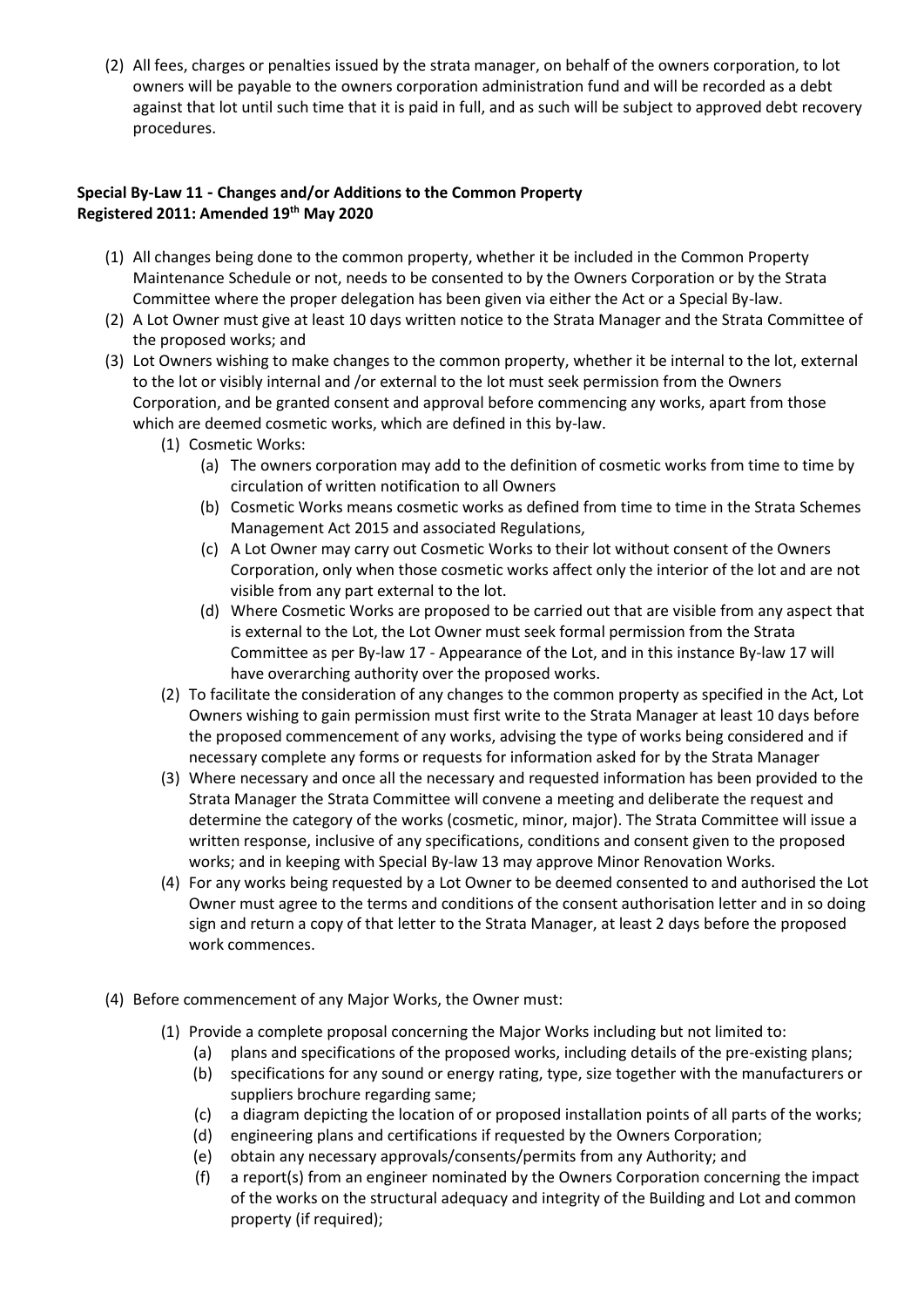- (2) Pay for all costs of the Owners Corporation including:
	- (a) legal fees for reviewing the proposal and drafting or amending of any necessary by-laws;
	- (b) fees for convening any meeting to consider the proposal;
	- (c) any other reasonable professional fees required to consider the proposal including strata management fees, registering of common property by-laws or engineering fees; and
- (3) Obtain written consent to the date for the commencement of the Works from the Owners Corporation upon satisfaction of its obligations in clause 4.2 above.
- (5) All changes and/or additions to the Common Property of the Strata Plan that have been undertaken by the Owners Corporation , or has been notified to and subsequently consented to by the Owners Corporation (or Strata Committee) under the provisions of the Act will be included in a "Register of Changes and Additions to the Common Property of the Plan" (the Register) that will at least include details of the Proprietors/Proponent/s, the date that the Owners Corporation's consent was given, the details of the consented works and/or activities, and any conditions that form part of those consents. The Register must be kept and maintained in an up-to-date form by the Secretary.
- (6) Any and all changes and/or additions to the Common Property of the Plan that are shown in the Register as not being completed or carried out by the Owners Corporation, and any and all changes and/or additions to the Common Property that were never consented to by the Owners Corporation, will not form part of the Common Property; and therefore any and all maintenance, repairs, and replacements of, and insurances for the items which are not part of the common property will be the sole responsibility of the Lot/s to which the changes and/or additions benefit.

# **Special By-Law 12 – Smoke Penetration Resolved 5th September 2017**

- 1) An owner or occupier of a lot, and any invitee of the owner or occupier, must not smoke tobacco or any other substance on the common property, except in an area designated as a smoking area by the owners corporation. The designated smoking area as defined by the Owners Corporation is only within the open areas of the car park, commonly described as the courtyard. Within this area, smoking is not allowed near or in parking spaces (covered or open), within 10 metres of the front or rear exit gates, within 10 metres of the laundry & clotheslines or 15 metres of the BBQ area. Smokers must have an ash-tray with them at all times.
- 2) A person who is permitted under this by-law to smoke tobacco or any other substance on common property must ensure that the smoke does not penetrate to any other lot.
- 3) An owner or occupier of a lot must ensure that smoke caused by the smoking of tobacco or any other substance by the owner or occupier, or any invitee of the owner or occupier, within their lot does not penetrate to the common property or any other lot.

# **Special By-Law 13 – Approving Minor Renovation Works Resolved 5 th September 2017**

In accordance with Section 110 (6) of the Strata Schemes Management Act 2015 (Act), the Owners Corporation delegates its authority to the Strata Committee to approve application/s submitted by lot owner/s to carry out minor renovations to common property in connection with the owner's lot, as defined in Section 110 (3) of the Act.

# **Special By-Law 14 – Common Property Maintenance of the Strata Scheme Resolved 19th May 2020**

(1) In accordance to Section 106(3) of the Strata Schemes Management Act 2015, the Owners Corporation of Strata Plan No. *38959* have by SPECIAL RESOLUTION resolved to identify those particular items of the